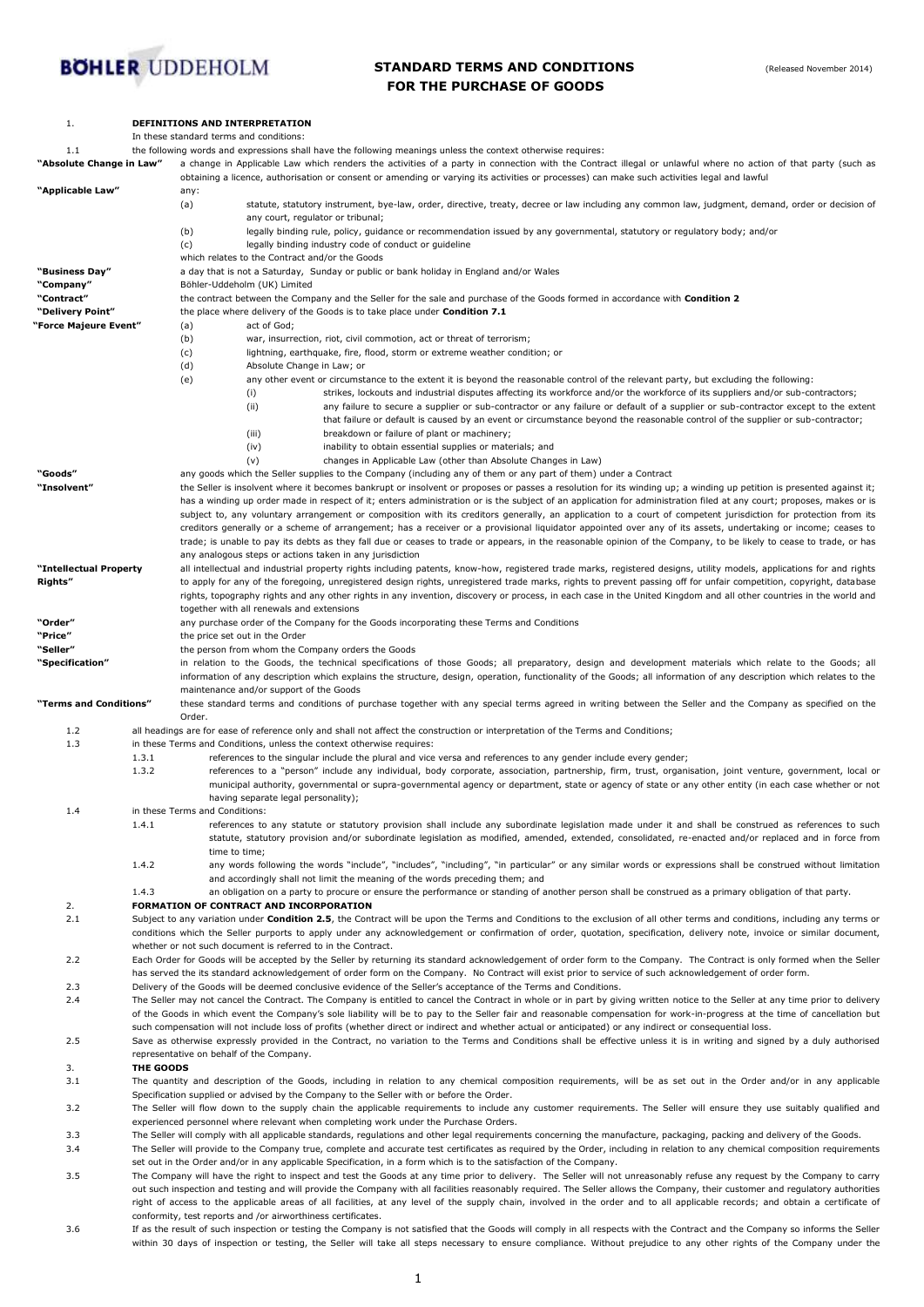Contract, any failure of this obligation by the Seller will be deemed to be a material breach which is not capable of remedy entitling the Company to terminate the Contract under **Condition 13.1.1.**

- 3.7 Notwithstanding any such inspection or testing, the Seller will remain fully responsible for the Goods and any such inspection or testing will not diminish or otherwise affect the Seller's obligations under the Contract.
- 3.8 The Seller acknowledges that precise conformity of the Goods with the Contract is of the essence of the Contract and the Company will be entitled to reject the Goods or terminate the Contract under **Condition 13.1.1** if the Goods are not in conformance with the Contract, however slight the breach may be. The Seller will immediately notify the Company of any non conforming product. The Seller will obtain the Company's approval for non conforming product disposition. Any breach of this condition is deemed to be a material breach which is not capable of remedy.
- 3.9 The Company may at any time make changes in writing relating to the Order, including changes in the drawings or Specifications, method of shipment, quantities, packing or time or place of delivery. If such changes result in an increase in cost of, or time required for, performance of the Contract an equitable adjustment will be made to the price, delivery schedule or both. Any such claim or adjustment must be approved by the Company in writing before the Seller proceeds with such changes.
- 3.10 In respect of the Goods the Seller will maintain and observe quality control and supplier quality assurance standards in accordance with the requirements of the Company, its customs, relevant British Standards and statutory and regulatory bodies.
- 3.11 The Seller will maintain detailed quality control and manufacturing records for the period of at least 7 years from the date of supply of Goods.
- 3.12 It is the responsibility of the Seller to acquaint itself with the purposes for which the Goods supplied are to be used.
- 3.13 The Seller will notify the Company of changes in product and/or process, change of suppliers, changes of manufacturing facility location and where required, obtain Company approval.
- 3.14 The Company, or any third party specified by the Company, shall be supplied with a certificate of origin and custom invoices for the Goods.
- 3.15 Costs incurred by the Company due to a lack of certificate of origin or customs invoices shall be charged to the Seller and deducted from the Price for the effected Goods.
- 3.16 The Seller will notify the Company as soon as it becomes aware of any breach of Applicable Laws or any health and safety hazard or issue which arises in relation to the Goods.

#### 4. **PRICE**

- 4.1 Subject to **Condition 4.2**, the only monies to be paid by the Company in connection with the supply of the Goods are the Prices which shall be inclusive of all costs and expenses incurred by the Seller including all packaging, insurance, carriage and delivery costs.
- 4.2 Any sum payable under the Contract is inclusive of value added tax (and any other similar or equivalent taxes, duties, fees and levies imposed from time to time by any government or other authority).
- 4.3 The Seller shall not be entitled to increase the Price in any circumstances.
- 4.4 If the Goods are not delivered on the date set out in **Condition 7.3**, then, without prejudice to the Company's other rights under the Contract, the Prices will be reduced at the rate set out in the Order for each day which elapses between the due date for delivery and the date of actual delivery.

# 5. **PAYMENT**

- 5.1 Subject to the Seller performing its obligations in accordance with the terms of the Contract, the Company shall pay the Prices to the Seller in accordance with this **Condition 5**.
- 5.2 The Seller shall invoice the Company for the Prices for the Goods following delivery of the Goods in accordance with **Condition 7.1**.
- 5.3 Each invoice shall be a valid value added tax invoice and shall be sent to the Company in accordance with **Condition 16.**
- 5.4 Subject to **Conditions 5.2** and **5.6**, each invoice shall be payable by the Company by the later of 60 days following the date on which the invoice is received or date that the Goods are delivered by the Seller in accordance with **Condition 7**.
- 5.5 Notwithstanding any purported contrary appropriation by the Seller, the Company shall be entitled, by giving written notice to the Seller, to appropriate any payment by the Company to any invoice issued by the Seller.
- 5.6 The Company shall be entitled to set-off any liability which the Seller has to it against any liability which it has to the Seller, whether such liability is present or future, liquidated or unliquidated, under the Contract or any other contract between the parties or other cause of action and irrespective of the currency of its denomination.
- 5.7 Subject to **Condition 5.6**, if any sum payable under the Contract is not paid by, or within 10 days after, the due date for payment the Seller shall be entitled to charge the Company interest on that sum at 3% per annum above the base lending rate from time to time of the Bank of England from the due date until the date of payment (whether before or after judgment), such interest to accrue on a daily basis. The parties agree that this **Condition 5.7** is a substantial remedy for late payment of any sum payable under the Contract, for the purposes of the Late Payment of Commercial Debts (Interest) Act 1998.
- 5.8 No payment made by the Company shall constitute acceptance by the Company of the Goods or otherwise prejudice any rights or remedies which the Company may have against the Seller including the right to recover any amount overpaid or wrongfully paid to the Seller.

#### 6. **INSTALMENTS**

The Seller may not deliver the Goods by separate instalments or invoice the Price for an instalment separately unless agreed in writing by the Company. If the Company does agree, the Contract will be construed as a separate Contract in respect of each instalment or stage, and without prejudice to any other right or remedy, the Company will have the right, but not the obligation, to:

- 6.1 treat all the Contracts for the total Order as repudiated if the Seller fails to deliver or perform any instalment or stage; and
- 6.2 reject any or all of the instalments for the total Order if the Company is entitled to reject any one instalment.

#### 7. **DELIVERY**

- 7.1 Subject to **Condition 7.3**, delivery of the Goods will be made by the Seller DDP as defined in INCOTERMS 2010 to the address stated on the Order. The Seller will off-load the Goods at its own risk as directed by the Company.
- 7.2 Subject to **Condition 7.3**, the Goods will be delivered during the Company's normal office hours on the date or during the period specified in the Order, or if no such period is specified then within 28 days of the date of the Contract. Time for delivery will be of the essence.
- 7.3 The Company reserves the right to take delivery of the Goods at the Seller's premises during the Seller's normal business hours within the period specified in the Order, in which case **Conditions 7.1** and **7.2** shall not apply.

7.4 The Seller will ensure that:

- 7.4.1 the Goods are marked in accordance with the Company's instructions and any applicable regulations or requirements of the carrier and properly packed and stored so as to reach their destination in an undamaged condition;
- 7.4.2 each delivery is accompanied by a prominently displayed delivery note which shows, inter alia:
	- 7.4.2.1 the batch and order number;
	- 7.4.2.2 date of order;
	- 7.4.2.3 number of pieces and contents;
	- 7.4.2.4 the dimensions, quantity and weight of the Goods (in meters and in kilograms);<br>7.4.2.5 whether the unit weight of the Goods exceeds 1,000kg; and
	- whether the unit weight of the Goods exceeds 1,000kg; and
	- 7.4.2.6 in the case of part delivery, the outstanding balance remaining to be delivered;
- 7.4.3 the Goods are packed per size, cast and lot;
- 7.4.4 before delivery the Company is provided in writing with a list by name and description of any harmful or potentially harmful properties or ingredients in the Goods supplied whether in use or otherwise and thereafter information concerning any changes in such properties or ingredients. The Company will rely on the supply of such information from the Seller in order to satisfy its own obligations under the Health and Safety at Work Act 1974 and any other relevant legislation; and
- 7.4.5 the Company is supplied on delivery of the Goods with all operating and safety instructions, warning notices clearly displayed and other information as may be necessary for their proper use, maintenance and repair for the Company to accept delivery of the Goods.
- 7.5 The Company reserves the right to mark the Goods immediately on delivery. This is undertaken for the purposes of security and the Company will not be deemed to have accepted the Goods by reason of this nor will the Seller be entitled to raise an objection on this ground to any subsequent rejection of the Goods.
- 7.6 Goods supplied under the Contract earlier than the date for delivery may not be accepted or paid for unless the Company notifies the Seller in writing of its intention to accept and pay for the same.
- 7.7 Without prejudice to the Company's other rights under the Contract, if the Goods are delivered to the Company in excess of the quantities ordered, the Company will be entitled to retain but will not be bound to pay for the excess and where this excess exceeds 10% of the amount ordered as set out in an Order, such excess will be and remain at the Seller's risk and be returnable at the Seller's expense.
- 7.8 The Company will not be deemed to have accepted the Goods until it has had 30 days, or such other period specified in the Order, to inspect them following delivery. The Company will also have the right to reject the Goods as though they had not been accepted for 45 days, or such other period specified in the Order, after any latent defect in the Goods has become apparent.

# 8. **RISK/OWNERSHIP**

Risk in and ownership of the Goods will pass to the Company on delivery.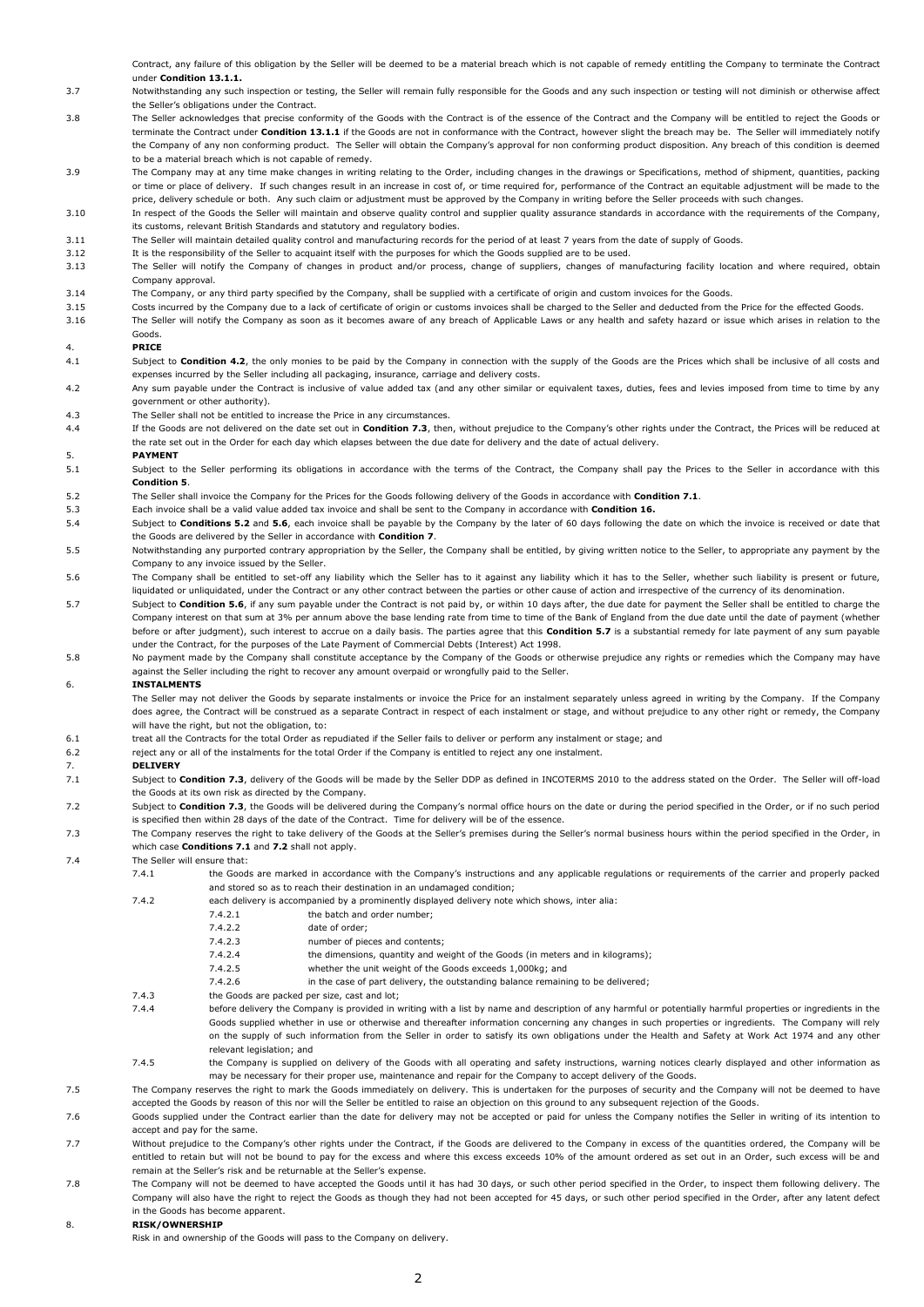| 9.          |                          | THE COMPANY'S PROPERTY                                                                                                                                                                                                                                                                                       |
|-------------|--------------------------|--------------------------------------------------------------------------------------------------------------------------------------------------------------------------------------------------------------------------------------------------------------------------------------------------------------|
| 9.1         |                          | All materials, equipment, tools, dies and moulds supplied by the Company to the Seller will at all times:                                                                                                                                                                                                    |
|             | 9.1.1                    | be and remain the exclusive property of the Company;                                                                                                                                                                                                                                                         |
|             | 9.1.2                    | be held by the Seller in safe custody at its own risk;                                                                                                                                                                                                                                                       |
|             | 9.1.3<br>9.1.4           | be maintained and kept in good condition by the Seller until returned to the Company, subject to any modifications required by the Company;<br>not be disposed of other than in accordance with the Company's written instructions; and                                                                      |
|             | 9.1.5                    | not be used or modified otherwise than as authorised by the Company in writing.                                                                                                                                                                                                                              |
| 9.2         |                          | If the Seller fails to fulfil its obligations under Condition 9.1, the Company may enter the Seller's premises and take possession of the Company's property. Until they have                                                                                                                                |
|             |                          | been returned or repossessed, the Seller shall be solely responsible for their safe keeping.                                                                                                                                                                                                                 |
| 10.         |                          | <b>INTELLECTUAL PROPERTY</b>                                                                                                                                                                                                                                                                                 |
| 10.1        |                          | The Company authorises the Seller to use the Intellectual Property Rights of the Company for the purposes only of exercising its rights and performing its obligations under<br>the Contract. The Seller will have no other rights whatsoever in respect of the Intellectual Property Rights of the Company. |
| 10.2        |                          | The Seller warrants that neither the Goods, nor their use, resale or importation, infringes the Intellectual Property Rights of any person except to the extent that any                                                                                                                                     |
|             |                          | infringements arise from any Specifications, drawings, samples or descriptions provided by the Company.                                                                                                                                                                                                      |
| 11.         |                          | <b>WARRANTY INDEMNITY AND CANCELLATION</b>                                                                                                                                                                                                                                                                   |
| 11.1        |                          | The Seller warrants, represents and undertakes to the Company that the Goods:                                                                                                                                                                                                                                |
|             | 11.1.1                   | will be of satisfactory quality within the meaning of the Sale of Goods Act 1979, and fit for any purpose held out by the Seller or made known to the Seller<br>either in writing or orally at or prior to the Contract being formed;                                                                        |
|             | 11.1.2                   | will be free from defects in design, material and workmanship;                                                                                                                                                                                                                                               |
|             | 11.1.3                   | will correspond in every respect with any Specifications, drawings, samples or descriptions provided by the Company;                                                                                                                                                                                         |
|             | 11.1.4                   | to the extent that they contain parts and components which according to the Specification must be identical, will contain parts and components which will                                                                                                                                                    |
|             |                          | be interchangeable and the fitting surfaces of all replacement parts and components will be finished in accordance with any tolerances stated in the                                                                                                                                                         |
|             | 11.1.5                   | Specification;<br>will be complete and fully operational and shall be delivered with all parts (and also those parts and usual safety devices that are not specified in the Order                                                                                                                            |
|             |                          | but which are required for the proper operation of the Goods);                                                                                                                                                                                                                                               |
|             | 11.1.6                   | will comply with all statutory requirements, regulations and voluntary codes of conduct relating to the Goods and their sale and supply;                                                                                                                                                                     |
|             | 11.1.7                   | will be so formulated, designed, constructed, finished and packaged as to be safe and without risk to health. This includes the Goods being accompanied                                                                                                                                                      |
|             |                          | by all appropriate information, warnings, instructions and documentation in relation to the safe use, handling, storing, operation, consuming,                                                                                                                                                               |
|             |                          | transportation and disposal of any Goods or parts of materials, in particular in relation to hazardous materials which will be clearly identified to the<br>Company; and                                                                                                                                     |
|             | 11.1.8                   | will be free of asbestos, halons, chlorofluorocarbons and radiation exceeding natural background levels unless otherwise agreed with the Company.                                                                                                                                                            |
| 11.2        |                          | Without prejudice to any other rights or remedies of the Company (whether express or implied), if the Seller breaches any terms of the Contract (including a failure or delay                                                                                                                                |
|             |                          | in delivery) or the Company terminates the Contract in accordance with Condition 13 then the Company may (but will not be obliged) to, whether or not the Goods have                                                                                                                                         |
|             | been accepted:<br>11.2.1 | cancel any or all remaining instalments if the Contract has not already been terminated;                                                                                                                                                                                                                     |
|             | 11.2.2                   | refuse to accept any subsequent delivery of the Goods which the Seller attempts to make;                                                                                                                                                                                                                     |
|             | 11.2.3                   | recover from the Seller any additional expenditure reasonably incurred by the Company in obtaining the Goods in substitution from another supplier. This                                                                                                                                                     |
|             |                          | expenditure may be recovered from the Seller, at the Company's option, by way of credit note;                                                                                                                                                                                                                |
|             | 11.2.4                   | claim damages for any additional costs, loss or expenses incurred by the Company which are in any way attributable to the Seller's breach of the Contract                                                                                                                                                    |
|             | 11.2.5                   | or failure to deliver the Goods on the due date or at all; and/or<br>for a period of 24 months from the date of delivery, in respect of Goods which do not conform with the provisions of <b>Condition 11.1</b> , oblige the Seller, at                                                                      |
|             |                          | the Company's option, forthwith to:                                                                                                                                                                                                                                                                          |
|             |                          | 11.2.5.1<br>replace or repair such Goods free of charge and any repaired or replaced Goods will be guaranteed on the terms of this condition for                                                                                                                                                             |
|             |                          | the unexpired portion of the 40 month period; or                                                                                                                                                                                                                                                             |
| 11.3        |                          | 11.2.5.2<br>provide the Company with a credit note in the amount of the Price of the non-conforming Goods.<br>The Seller shall indemnify, keep indemnified and hold harmless the Company in full and on demand from and against all liabilities (including any tax liability) direct, indirect               |
|             |                          | and consequential losses, damages, claims, proceedings and legal costs, judgments and costs (including costs of enforcement) and expenses which the Company incurs or                                                                                                                                        |
|             |                          | suffers directly or indirectly in any way whosoever as a result of a breach of, or a failure to perform or defect or delay in performance or negligent performance of, any of                                                                                                                                |
|             |                          | the Seller's obligations under the Contract.                                                                                                                                                                                                                                                                 |
| 12.<br>12.1 | <b>ANTI-CORRUPTION</b>   | The Seller shall, and shall procure that its officers, employees, agents, sub-contractors and any other persons who provide any Goods for or on behalf of it in connection with                                                                                                                              |
|             | a Contract shall:        |                                                                                                                                                                                                                                                                                                              |
|             | 12.1.1                   | not commit any act or omission which causes or could cause it or the Company to breach, or commit an offence under, any laws relating to anti-bribery                                                                                                                                                        |
|             |                          | and/or anti-corruption;                                                                                                                                                                                                                                                                                      |
|             | 12.1.2                   | comply with the Company's anti-corruption policy as updated from time to time;                                                                                                                                                                                                                               |
|             | 12.1.3                   | keep accurate and up to date records showing all payments made and received and all other advantages given and received by it in connection with a<br>Contract and permit the Company to inspect those records as reasonably required;                                                                       |
|             | 12.1.4                   | promptly notify the Company of:                                                                                                                                                                                                                                                                              |
|             |                          | 12.1.4.1<br>any request or demand for any financial or other advantage received by it; and                                                                                                                                                                                                                   |
|             |                          | 12.1.4.2<br>any financial or other advantage it gives or intends to give                                                                                                                                                                                                                                     |
|             | 12.1.5                   | whether directly or indirectly in connection with a Contract; and                                                                                                                                                                                                                                            |
| 12.2        |                          | promptly notify the Company of any breach of this Condition 12.1.<br>The Seller is aware that the Company (part of voestalpine AG) is committed to the Code of Conduct for voestalpine Business Partners attached herewith and confirms to                                                                   |
|             |                          | have understood it and to comply with the Code of Conduct for voestalpine Business Partners and the values set out therein.                                                                                                                                                                                  |
| 13.         | <b>TERMINATION</b>       |                                                                                                                                                                                                                                                                                                              |
| 13.1        | If the Seller:           |                                                                                                                                                                                                                                                                                                              |
|             | 13.1.1<br>13.1.2         | commits a breach of the Contract which cannot be remedied; or<br>commits a breach of the Contract which can be remedied but fails to remedy that breach within 30 days of a written notice setting out the breach and                                                                                        |
|             |                          | requiring it to be remedied being given by the Company,                                                                                                                                                                                                                                                      |
|             |                          | the Company may terminate the Contract on the occurrence of <b>Condition 13.1.1</b> by giving not less than seven days' written notice and on the occurrence of <b>Condition</b>                                                                                                                             |
|             |                          | 13.1.2 immediately by giving written notice to that effect to the Seller.                                                                                                                                                                                                                                    |
| 13.2        |                          | A breach can be remedied if the Seller can comply with the relevant obligation in all respects other than as to time of performance unless time of performance of performance of such<br>obligation is of the essence.                                                                                       |
| 13.3        |                          | The Company may terminate the Contract immediately by giving written notice to that effect to the Seller if the Seller becomes Insolvent.                                                                                                                                                                    |
| 13.4        |                          | The Company may terminate the Contract at any time on 30 days' written notice to that effect to the Seller.                                                                                                                                                                                                  |
| 13.5        |                          | Following expiry or termination of the Contract:                                                                                                                                                                                                                                                             |
|             | 13.5.1                   | Condition 11 shall continue in force, together with any other Conditions which expressly or impliedly continue to have effect after expiry or termination of                                                                                                                                                 |
|             | 13.5.2                   | the Contract; and<br>all other rights and obligations shall immediately cease without prejudice to any rights, obligations, claims (including claims for damages for breach) and                                                                                                                             |
|             |                          | liabilities which have accrued prior to the date of expiry or termination.                                                                                                                                                                                                                                   |
|             |                          |                                                                                                                                                                                                                                                                                                              |
| 14.         | <b>FORCE MAJEURE</b>     |                                                                                                                                                                                                                                                                                                              |
| 14.1        |                          | The Company shall not be in breach of a Contract or otherwise liable to the other party for any failure to perform or delay in performing its obligations under the Contract to<br>the extent that such failure or delay is due to a Force Majeure Event.                                                    |

- 14.2 If the Company is affected by the Force Majeure Event the Company shall have no liability to pay the Price to the Seller in respect of any Goods which the Company is unable to receive/take delivery of due to the Force Majeure Event.
- 14.3 If a Force Majeure Event which gives rise to relief from liability under Condition 14.1 continues for a period of more than 60 days the Company shall be entitled to terminate the Contract immediately on written notice to the Seller.